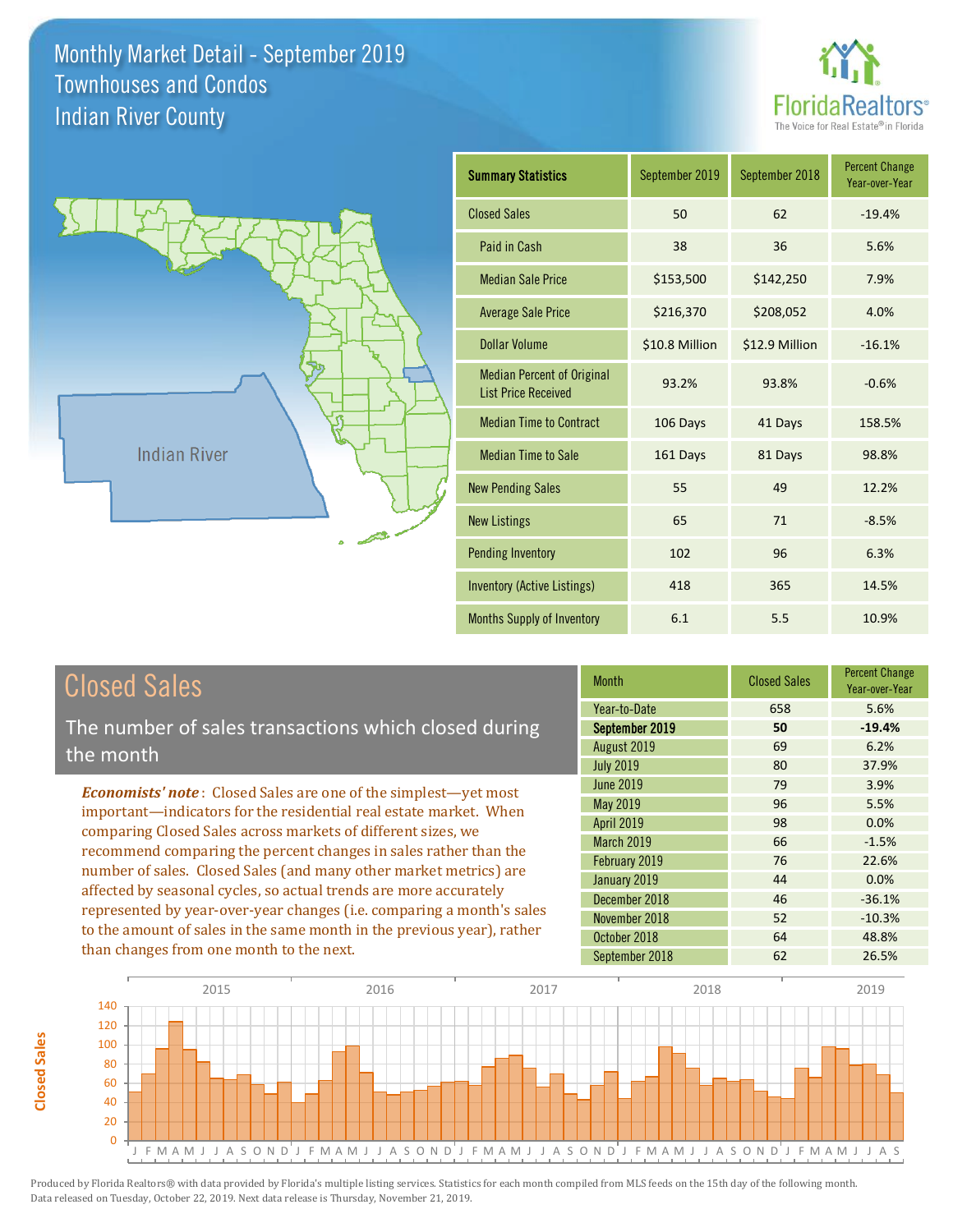this statistic should be interpreted with care.



36 9.1%

| Cash Sales                                                                     | <b>Month</b>      | <b>Cash Sales</b> | <b>Percent Change</b><br>Year-over-Year |
|--------------------------------------------------------------------------------|-------------------|-------------------|-----------------------------------------|
|                                                                                | Year-to-Date      | 463               | 3.6%                                    |
| The number of Closed Sales during the month in which                           | September 2019    | 38                | 5.6%                                    |
| buyers exclusively paid in cash                                                | August 2019       | 49                | 28.9%                                   |
|                                                                                | <b>July 2019</b>  | 51                | 18.6%                                   |
|                                                                                | June 2019         | 50                | $-10.7%$                                |
|                                                                                | May 2019          | 72                | 12.5%                                   |
| <b>Economists' note:</b> Cash Sales can be a useful indicator of the extent to | <b>April 2019</b> | 68                | $-9.3%$                                 |
| which investors are participating in the market. Why? Investors are            | <b>March 2019</b> | 47                | $-4.1%$                                 |
| far more likely to have the funds to purchase a home available up front,       | February 2019     | 57                | 26.7%                                   |
| whereas the typical homebuyer requires a mortgage or some other                | January 2019      | 31                | $-24.4%$                                |
| form of financing. There are, of course, many possible exceptions, so          | December 2018     | 31                | $-41.5%$                                |

J F M A M J J A S O N D J F M A M J J A S O N D J F M A M J J A S O N D J F M A M J J A S O N D J F M A M J J A S 0 20 40 60 80 100 120 2015 2016 2017 2018 2019

### Cash Sales as a Percentage of Closed Sales

The percentage of Closed Sales during the month which were Cash Sales

*Economists' note* : This statistic is simply another way of viewing Cash Sales. The remaining percentages of Closed Sales (i.e. those not paid fully in cash) each month involved some sort of financing, such as mortgages, owner/seller financing, assumed loans, etc.

| <b>Month</b>      | <b>Percent of Closed</b><br>Sales Paid in Cash | <b>Percent Change</b><br>Year-over-Year |
|-------------------|------------------------------------------------|-----------------------------------------|
| Year-to-Date      | 70.4%                                          | $-1.8%$                                 |
| September 2019    | 76.0%                                          | 30.8%                                   |
| August 2019       | 71.0%                                          | 21.4%                                   |
| <b>July 2019</b>  | 63.8%                                          | $-13.9%$                                |
| <b>June 2019</b>  | 63.3%                                          | $-14.1%$                                |
| May 2019          | 75.0%                                          | 6.7%                                    |
| <b>April 2019</b> | 69.4%                                          | $-9.3%$                                 |
| March 2019        | 71.2%                                          | $-2.6%$                                 |
| February 2019     | 75.0%                                          | 3.3%                                    |
| January 2019      | 70.5%                                          | $-24.4%$                                |
| December 2018     | 67.4%                                          | $-8.4%$                                 |
| November 2018     | 69.2%                                          | 21.6%                                   |
| October 2018      | 51.6%                                          | $-20.7%$                                |
| September 2018    | 58.1%                                          | $-23.0%$                                |

October 2018 **33** 17.9%

November 2018

September 2018 36 -2.7%

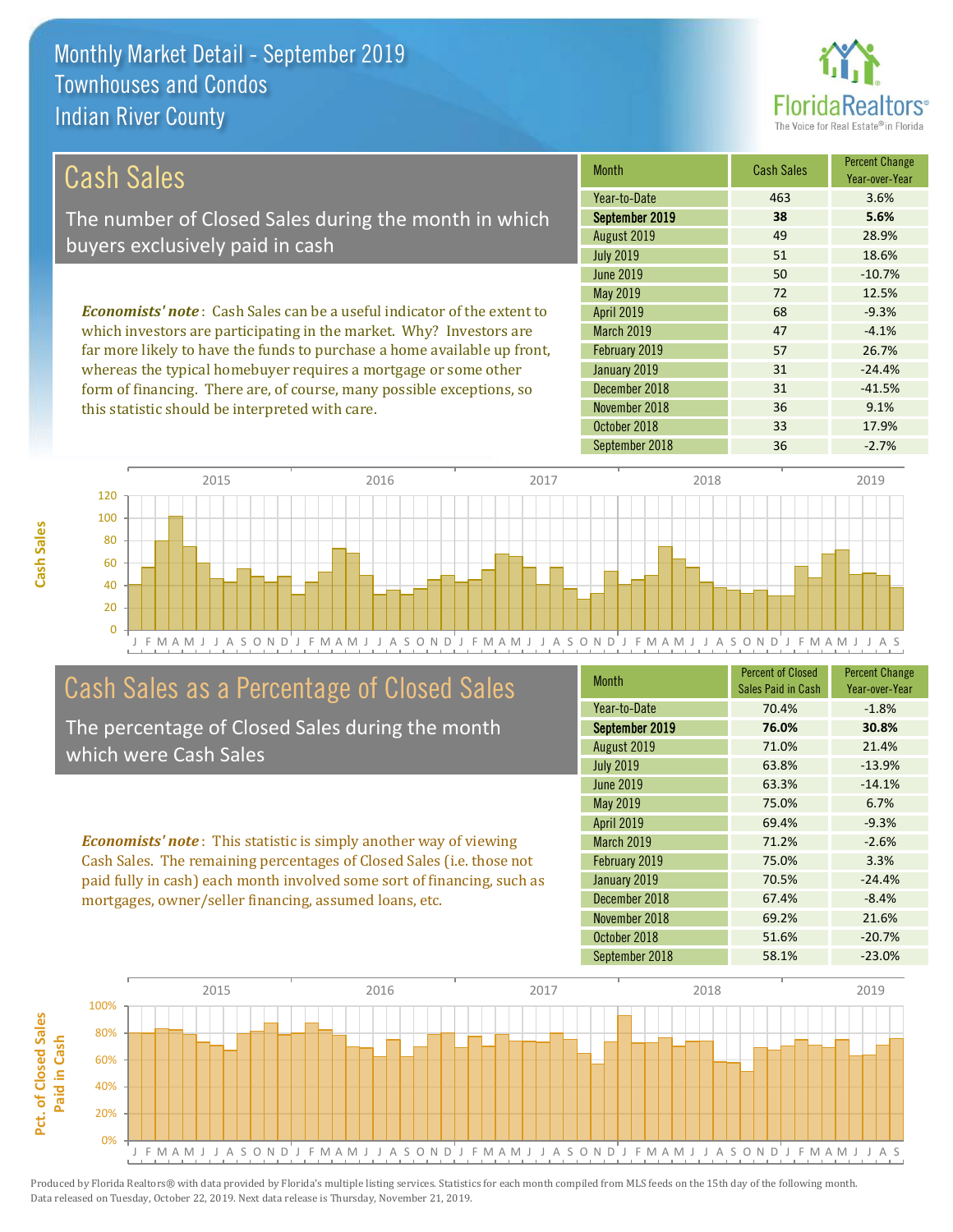

### Median Sale Price

The median sale price reported for the month (i.e. 50% of sales were above and 50% of sales were below)

*Economists' note* : Median Sale Price is our preferred summary statistic for price activity because, unlike Average Sale Price, Median Sale Price is not sensitive to high sale prices for small numbers of homes that may not be characteristic of the market area. Keep in mind that median price trends over time are not always solely caused by changes in the general value of local real estate. Median sale price only reflects the values of the homes that *sold* each month, and the mix of the types of homes that sell can change over time.

| <b>Month</b>      | <b>Median Sale Price</b> | <b>Percent Change</b><br>Year-over-Year |
|-------------------|--------------------------|-----------------------------------------|
| Year-to-Date      | \$165,000                | 13.8%                                   |
| September 2019    | \$153,500                | 7.9%                                    |
| August 2019       | \$155,000                | 2.0%                                    |
| <b>July 2019</b>  | \$154,250                | 5.3%                                    |
| <b>June 2019</b>  | \$152,900                | $-9.0%$                                 |
| May 2019          | \$204,000                | 45.7%                                   |
| April 2019        | \$184,250                | 7.1%                                    |
| <b>March 2019</b> | \$175,000                | 34.6%                                   |
| February 2019     | \$143,750                | 10.6%                                   |
| January 2019      | \$143,500                | 12.5%                                   |
| December 2018     | \$152,500                | 10.1%                                   |
| November 2018     | \$166,000                | 21.2%                                   |
| October 2018      | \$158,000                | 12.9%                                   |
| September 2018    | \$142,250                | 9.4%                                    |



### Average Sale Price

The average sale price reported for the month (i.e. total sales in dollars divided by the number of sales)

*Economists' note* : Usually, we prefer Median Sale Price over Average Sale Price as a summary statistic for home prices. However, Average Sale Price does have its uses—particularly when it is analyzed alongside the Median Sale Price. For one, the relative difference between the two statistics can provide some insight into the market for higher-end homes in an area.

| <b>Month</b>      | <b>Average Sale Price</b> | <b>Percent Change</b><br>Year-over-Year |
|-------------------|---------------------------|-----------------------------------------|
| Year-to-Date      | \$282,647                 | 13.4%                                   |
| September 2019    | \$216,370                 | 4.0%                                    |
| August 2019       | \$211,180                 | $-9.7%$                                 |
| <b>July 2019</b>  | \$285,630                 | 29.3%                                   |
| <b>June 2019</b>  | \$298,420                 | 10.5%                                   |
| May 2019          | \$298,964                 | 44.5%                                   |
| <b>April 2019</b> | \$346,117                 | $-7.9%$                                 |
| March 2019        | \$309,866                 | 64.1%                                   |
| February 2019     | \$217,632                 | $-9.8%$                                 |
| January 2019      | \$330,802                 | 36.9%                                   |
| December 2018     | \$220,007                 | 17.5%                                   |
| November 2018     | \$334,248                 | 57.8%                                   |
| October 2018      | \$290,472                 | 35.1%                                   |
| September 2018    | \$208,052                 | $-26.8%$                                |



Produced by Florida Realtors® with data provided by Florida's multiple listing services. Statistics for each month compiled from MLS feeds on the 15th day of the following month. Data released on Tuesday, October 22, 2019. Next data release is Thursday, November 21, 2019.

**Average Sale Price**

Average Sale Price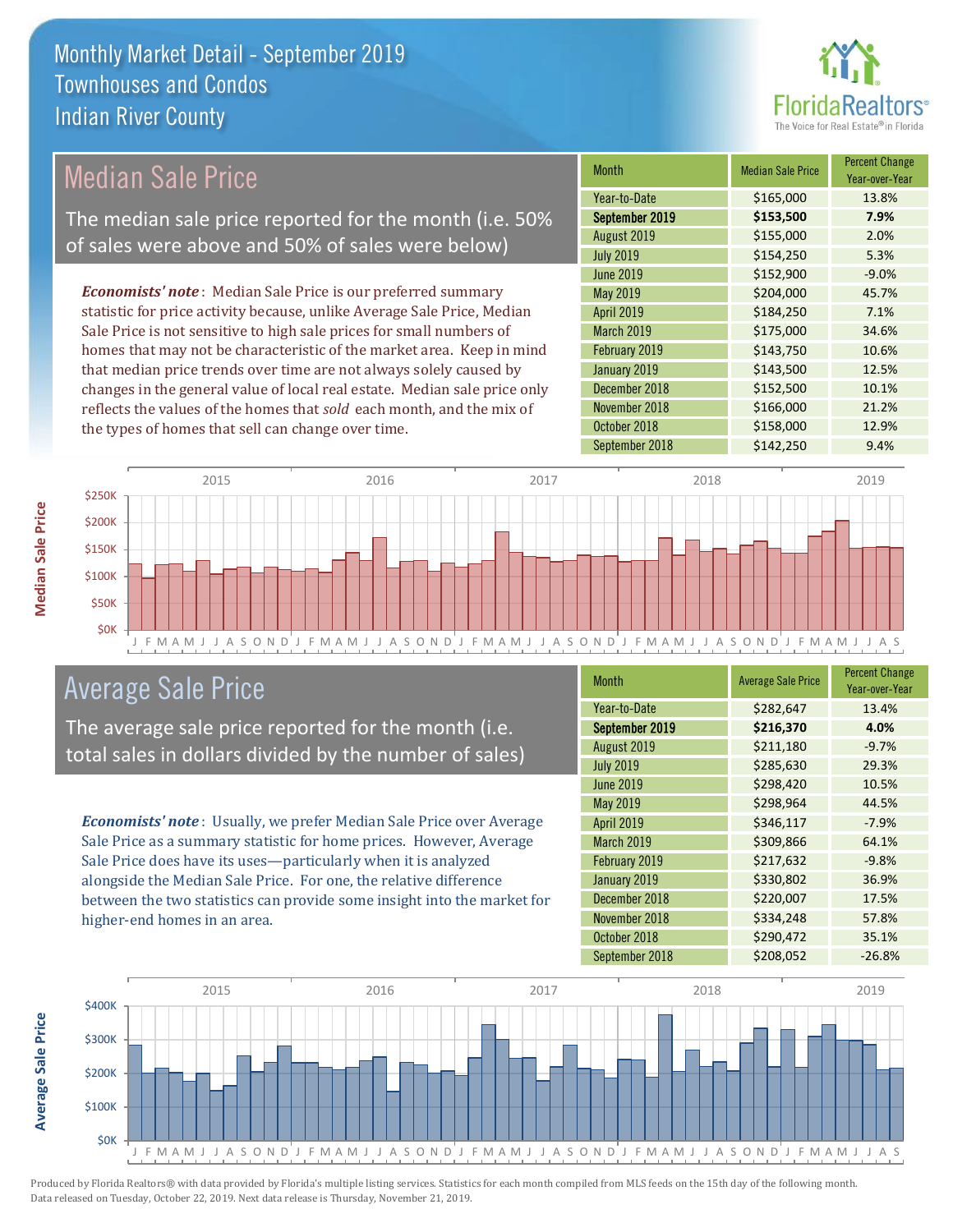

#### ollar Volume

The sum of the sale prices for all sales which closed during the month

*Economists' note* : Dollar Volume is simply the sum of all sale prices in a given time period, and can quickly be calculated by multiplying Closed Sales by Average Sale Price. It is a strong indicator of the health of the real estate industry in a market, and is of particular interest to real estate professionals, investors, analysts, and government agencies. Potential home sellers and home buyers, on the other hand, will likely be better served by paying attention to trends in the two components of Dollar Volume (i.e. sales and prices) individually.

| <b>Month</b>      | Dollar Volume   | <b>Percent Change</b><br>Year-over-Year |
|-------------------|-----------------|-----------------------------------------|
| Year-to-Date      | \$186.0 Million | 19.7%                                   |
| September 2019    | \$10.8 Million  | $-16.1%$                                |
| August 2019       | \$14.6 Million  | $-4.2%$                                 |
| <b>July 2019</b>  | \$22.9 Million  | 78.3%                                   |
| <b>June 2019</b>  | \$23.6 Million  | 14.9%                                   |
| May 2019          | \$28.7 Million  | 52.4%                                   |
| April 2019        | \$33.9 Million  | $-7.9%$                                 |
| <b>March 2019</b> | \$20.5 Million  | 61.6%                                   |
| February 2019     | \$16.5 Million  | 10.6%                                   |
| January 2019      | \$14.6 Million  | 36.9%                                   |
| December 2018     | \$10.1 Million  | $-24.9%$                                |
| November 2018     | \$17.4 Million  | 41.5%                                   |
| October 2018      | \$18.6 Million  | 101.1%                                  |
| September 2018    | \$12.9 Million  | $-7.4%$                                 |



# Median Percent of Original List Price Received

The median of the sale price (as a percentage of the original list price) across all properties selling during the month

*Economists' note* : The Median Percent of Original List Price Received is useful as an indicator of market recovery, since it typically rises as buyers realize that the market may be moving away from them and they need to match the selling price (or better it) in order to get a contract on the house. This is usually the last measure to indicate a market has shifted from down to up, so it is what we would call a *lagging* indicator.

| <b>Month</b>      | Med. Pct. of Orig.<br><b>List Price Received</b> | <b>Percent Change</b><br>Year-over-Year |
|-------------------|--------------------------------------------------|-----------------------------------------|
| Year-to-Date      | 93.4%                                            | $-1.2%$                                 |
| September 2019    | 93.2%                                            | $-0.6%$                                 |
| August 2019       | 92.6%                                            | $-2.0%$                                 |
| <b>July 2019</b>  | 93.1%                                            | $-0.6%$                                 |
| <b>June 2019</b>  | 92.4%                                            | $-1.1%$                                 |
| May 2019          | 93.8%                                            | $-1.7%$                                 |
| <b>April 2019</b> | 93.6%                                            | $-2.2%$                                 |
| <b>March 2019</b> | 93.2%                                            | $-1.9%$                                 |
| February 2019     | 93.9%                                            | 0.0%                                    |
| January 2019      | 94.9%                                            | $-0.3%$                                 |
| December 2018     | 93.1%                                            | $-2.9%$                                 |
| November 2018     | 94.4%                                            | $-0.2%$                                 |
| October 2018      | 94.3%                                            | $-0.9%$                                 |
| September 2018    | 93.8%                                            | 1.6%                                    |

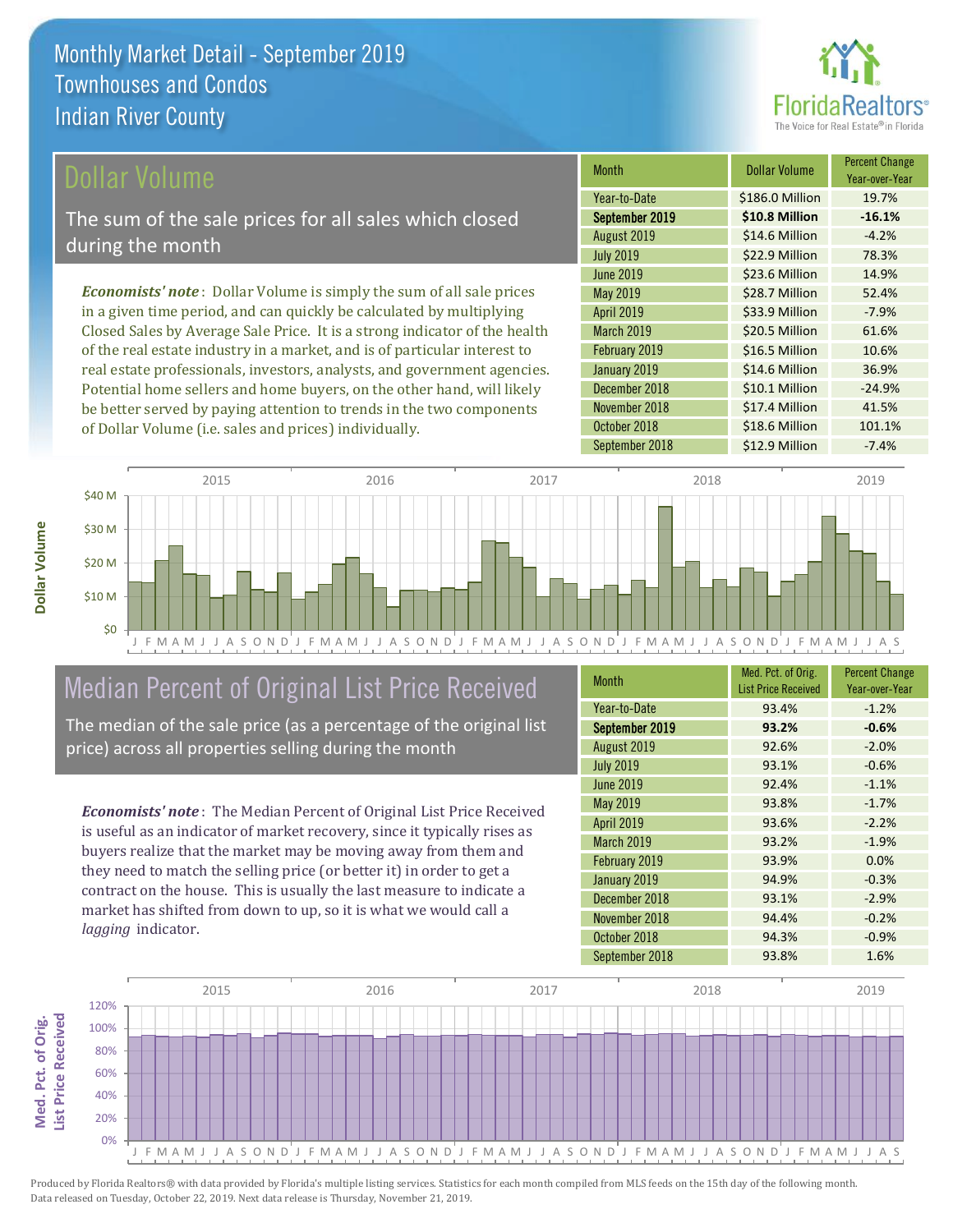

### Median Time to Contract

The median number of days between the listing date and contract date for all Closed Sales during the month

*Economists' note* : Like Time to Sale, Time to Contract is a measure of the length of the home selling process calculated for sales which closed during the month. The difference is that Time to Contract measures the number of days between the initial listing of a property and the signing of the contract which eventually led to the closing of the sale. When the gap between Median Time to Contract and Median Time to Sale grows, it is usually a sign of longer closing times and/or declining numbers of cash sales.

| <b>Month</b>      | <b>Median Time to</b><br>Contract | <b>Percent Change</b><br>Year-over-Year |
|-------------------|-----------------------------------|-----------------------------------------|
| Year-to-Date      | 59 Days                           | 28.3%                                   |
| September 2019    | 106 Days                          | 158.5%                                  |
| August 2019       | 57 Days                           | $-5.0%$                                 |
| <b>July 2019</b>  | 84 Days                           | $-2.3%$                                 |
| <b>June 2019</b>  | 50 Days                           | 31.6%                                   |
| <b>May 2019</b>   | 56 Days                           | 47.4%                                   |
| April 2019        | 40 Days                           | 8.1%                                    |
| <b>March 2019</b> | 67 Days                           | 63.4%                                   |
| February 2019     | 79 Days                           | 79.5%                                   |
| January 2019      | 58 Days                           | 7.4%                                    |
| December 2018     | 52 Days                           | 13.0%                                   |
| November 2018     | 68 Days                           | $-15.0%$                                |
| October 2018      | 93 Days                           | 102.2%                                  |
| September 2018    | 41 Days                           | $-48.8%$                                |



### Median Time to Sale

**Median Time to Contract**

**Median Time to** 

The median number of days between the listing date and closing date for all Closed Sales during the month

*Economists' note* : Time to Sale is a measure of the length of the home selling process, calculated as the number of days between the initial listing of a property and the closing of the sale. *Median* Time to Sale is the amount of time the "middle" property selling this month was on the market. That is, 50% of homes selling this month took *less* time to sell, and 50% of homes took *more* time to sell. Median Time to Sale gives a more accurate picture than Average Time to Sale, which can be skewed upward by small numbers of properties taking an abnormally long time to sell.

| <b>Month</b>      | <b>Median Time to Sale</b> | <b>Percent Change</b><br>Year-over-Year |
|-------------------|----------------------------|-----------------------------------------|
| Year-to-Date      | 103 Days                   | 17.0%                                   |
| September 2019    | 161 Days                   | 98.8%                                   |
| August 2019       | 86 Days                    | $-20.4%$                                |
| <b>July 2019</b>  | 128 Days                   | 4.9%                                    |
| <b>June 2019</b>  | 93 Days                    | 14.8%                                   |
| May 2019          | 99 Days                    | 20.7%                                   |
| <b>April 2019</b> | 88 Days                    | 11.4%                                   |
| <b>March 2019</b> | 101 Days                   | 31.2%                                   |
| February 2019     | 101 Days                   | 27.8%                                   |
| January 2019      | 95 Days                    | 0.0%                                    |
| December 2018     | 89 Days                    | 9.9%                                    |
| November 2018     | 115 Days                   | 1.8%                                    |
| October 2018      | 128 Days                   | 25.5%                                   |
| September 2018    | 81 Days                    | $-32.5%$                                |

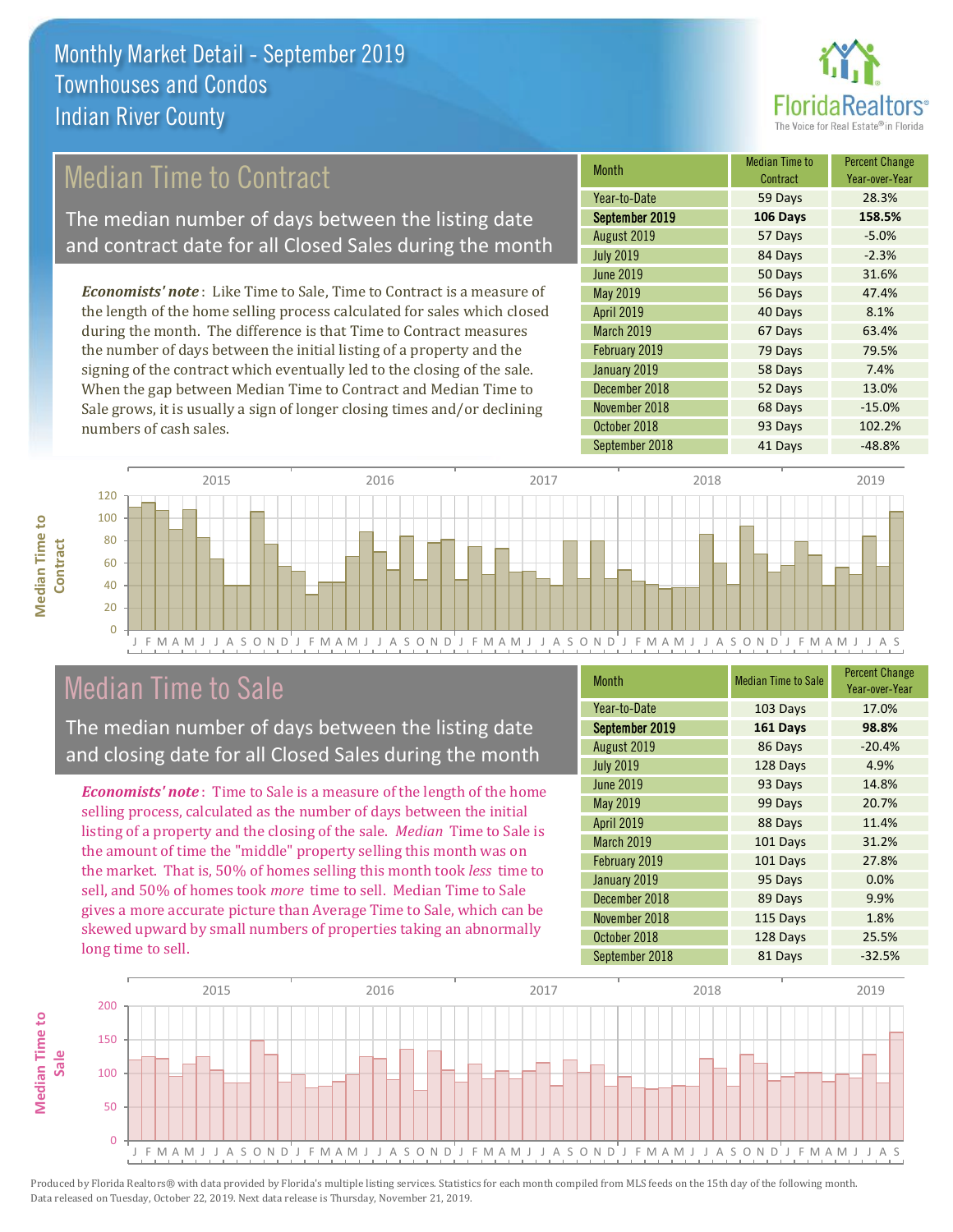

| <b>New Pending Sales</b>                                                       | <b>Month</b>      | <b>New Pending Sales</b> | <b>Percent Change</b><br>Year-over-Year |
|--------------------------------------------------------------------------------|-------------------|--------------------------|-----------------------------------------|
|                                                                                | Year-to-Date      | 697                      | $-0.7%$                                 |
| The number of listed properties that went under                                | September 2019    | 55                       | 12.2%                                   |
| contract during the month                                                      | August 2019       | 63                       | $-21.3%$                                |
|                                                                                | <b>July 2019</b>  | 67                       | 13.6%                                   |
|                                                                                | <b>June 2019</b>  | 71                       | 6.0%                                    |
| <b>Economists' note</b> : Because of the typical length of time it takes for a | May 2019          | 91                       | 15.2%                                   |
| sale to close, economists consider Pending Sales to be a decent                | <b>April 2019</b> | 91                       | $-2.2%$                                 |
| indicator of potential future Closed Sales. It is important to bear in         | <b>March 2019</b> | 96                       | $-6.8%$                                 |
| mind, however, that not all Pending Sales will be closed successfully.         | February 2019     | 78                       | $-12.4%$                                |
| So, the effectiveness of Pending Sales as a future indicator of Closed         | January 2019      | 85                       | 2.4%                                    |
| Sales is susceptible to changes in market conditions such as the               | December 2018     | 48                       | 2.1%                                    |
| availability of financing for homebuyers and the inventory of                  | November 2018     | 58                       | $-17.1%$                                |



## New Listings

distressed properties for sale.

The number of properties put onto the market during the month

*Economists' note* : New Listings tend to rise in delayed response to increasing prices, so they are often seen as a lagging indicator of market health. As prices rise, potential sellers raise their estimations of value—and in the most recent cycle, rising prices have freed up many potential sellers who were previously underwater on their mortgages. Note that in our calculations, we take care to not include properties that were recently taken off the market and quickly relisted, since these are not really *new* listings.

| <b>Month</b>     | <b>New Listings</b> | <b>Percent Change</b><br>Year-over-Year |
|------------------|---------------------|-----------------------------------------|
| Year-to-Date     | 919                 | 2.1%                                    |
| September 2019   | 65                  | $-8.5%$                                 |
| August 2019      | 85                  | $-18.3%$                                |
| <b>July 2019</b> | 84                  | 29.2%                                   |
| <b>June 2019</b> | 72                  | 2.9%                                    |
| May 2019         | 82                  | 9.3%                                    |
| April 2019       | 114                 | $-2.6%$                                 |
| March 2019       | 137                 | 7.0%                                    |
| February 2019    | 125                 | $-13.2%$                                |
| January 2019     | 155                 | 23.0%                                   |
| December 2018    | 73                  | 7.4%                                    |
| November 2018    | 110                 | 39.2%                                   |
| October 2018     | 103                 | 9.6%                                    |
| September 2018   | 71                  | 54.3%                                   |

October 2018 **45** -16.7%



Produced by Florida Realtors® with data provided by Florida's multiple listing services. Statistics for each month compiled from MLS feeds on the 15th day of the following month. Data released on Tuesday, October 22, 2019. Next data release is Thursday, November 21, 2019.

**New Listings**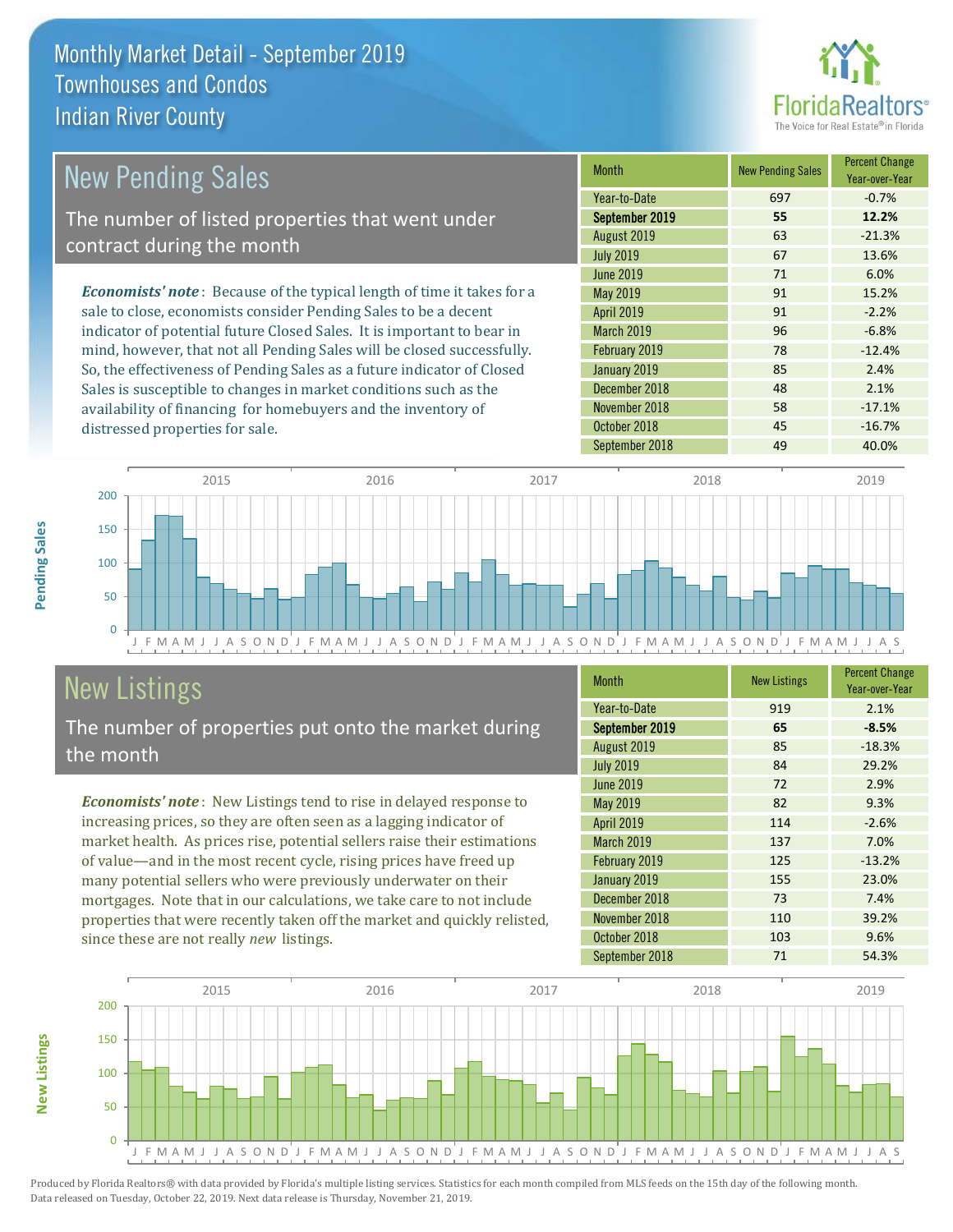

# *Economists' note* : There are a number of ways to define and calculate Inventory (Active Listings) The number of property listings active at the end of the month

Inventory. Our method is to simply count the number of active listings on the last day of the month, and hold this number to compare with the same month the following year. Inventory rises when New Listings are outpacing the number of listings that go off-market (regardless of whether they actually sell). Likewise, it falls when New Listings aren't keeping up with the rate at which homes are going off-market.

| Month                    | Inventory | <b>Percent Change</b><br>Year-over-Year |
|--------------------------|-----------|-----------------------------------------|
| <b>YTD (Monthly Avg)</b> | 486       | 25.9%                                   |
| September 2019           | 418       | 14.5%                                   |
| August 2019              | 430       | 17.2%                                   |
| <b>July 2019</b>         | 443       | 26.2%                                   |
| <b>June 2019</b>         | 463       | 28.6%                                   |
| <b>May 2019</b>          | 517       | 27.0%                                   |
| <b>April 2019</b>        | 539       | 27.4%                                   |
| March 2019               | 530       | 27.7%                                   |
| February 2019            | 537       | 27.6%                                   |
| January 2019             | 501       | 35.8%                                   |
| December 2018            | 443       | 35.9%                                   |
| November 2018            | 453       | 44.7%                                   |
| October 2018             | 418       | 20.5%                                   |
| September 2018           | 365       | 15.9%                                   |



## Months Supply of Inventory

An estimate of the number of months it will take to deplete the current Inventory given recent sales rates

*Economists' note* : MSI is a useful indicator of market conditions. The benchmark for a balanced market (favoring neither buyer nor seller) is 5.5 months of inventory. Anything higher is traditionally a buyers' market, and anything lower is a sellers' market. There is no single accepted way of calculating MSI. A common method is to divide current Inventory by the most recent month's Closed Sales count, but this count is a usually poor predictor of future Closed Sales due to seasonal cycles. To eliminate seasonal effects, we use the 12-month average of monthly Closed Sales instead.

| <b>Month</b>             | <b>Months Supply</b> | <b>Percent Change</b><br>Year-over-Year |
|--------------------------|----------------------|-----------------------------------------|
| <b>YTD (Monthly Avg)</b> | 7.2                  | 22.0%                                   |
| September 2019           | 6.1                  | 10.9%                                   |
| August 2019              | 6.2                  | 10.7%                                   |
| <b>July 2019</b>         | 6.4                  | 20.8%                                   |
| <b>June 2019</b>         | 6.9                  | 25.5%                                   |
| May 2019                 | 7.7                  | 24.2%                                   |
| <b>April 2019</b>        | 8.1                  | 24.6%                                   |
| March 2019               | 8.0                  | 23.1%                                   |
| February 2019            | 8.1                  | 24.6%                                   |
| January 2019             | 7.7                  | 35.1%                                   |
| December 2018            | 6.8                  | 38.8%                                   |
| November 2018            | 6.7                  | 39.6%                                   |
| October 2018             | 6.1                  | 15.1%                                   |
| September 2018           | 5.5                  | 14.6%                                   |

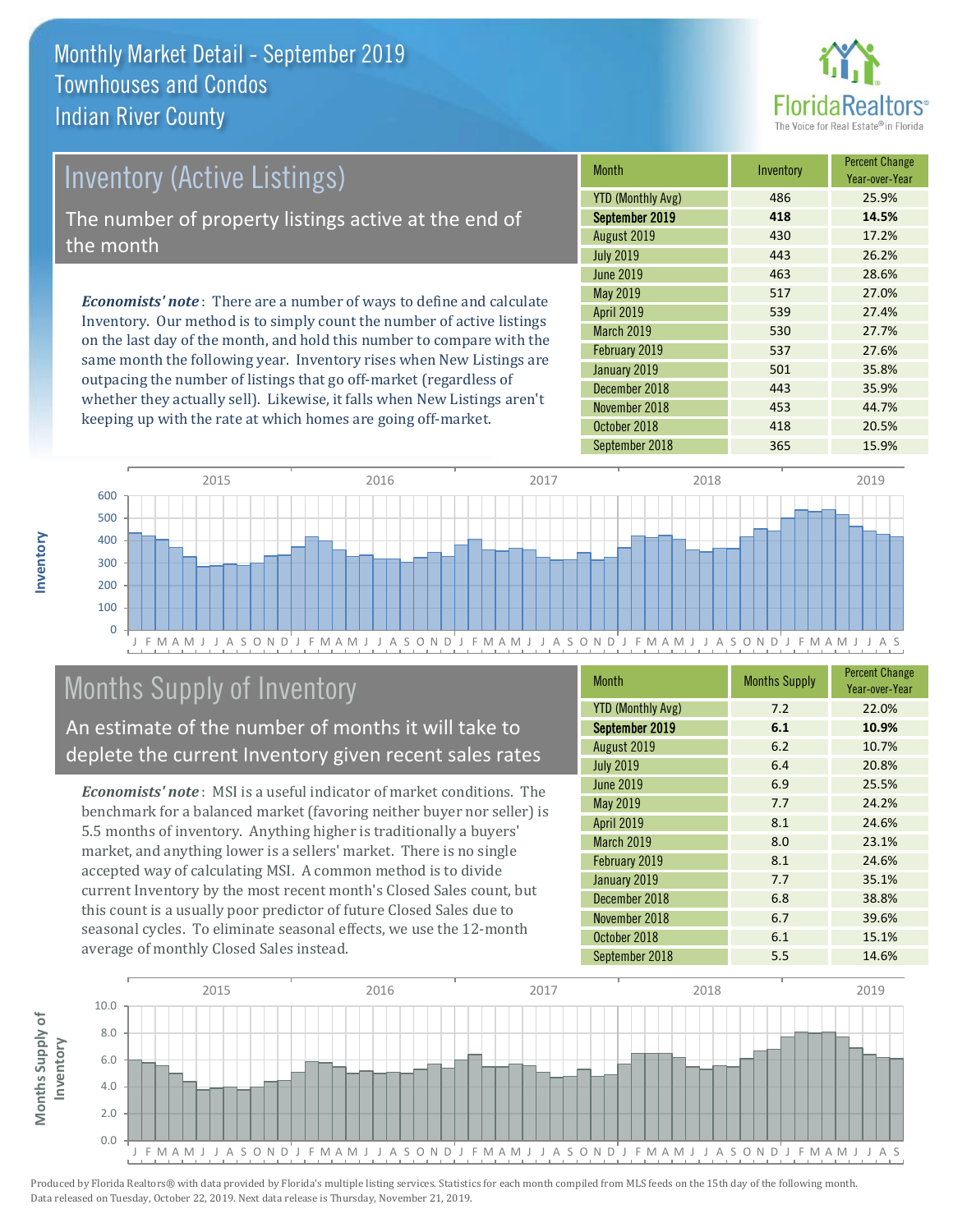

### Closed Sales by Sale Price

The number of sales transactions which closed during the month

*Economists' note:* Closed Sales are one of the simplest—yet most important—indicators for the residential real estate market. When comparing Closed Sales across markets of different sizes, we recommend comparing the percent changes in sales rather than the number of sales. Closed Sales (and many other market metrics) are affected by seasonal cycles, so actual trends are more accurately represented by year-over-year changes (i.e. comparing a month's sales to the amount of sales in the same month in the previous year), rather than changes from one month to the next.





#### Median Time to Contract by Sale Price The median number of days between the listing date and contract date for all Closed Sales during the month

*Economists' note* : Like Time to Sale, Time to Contract is a measure of the length of the home selling process calculated for sales which closed during the month. The difference is that Time to Contract measures the number of days between the initial listing of a property and the signing of the contract which eventually led to the closing of the sale. When the gap between Median Time to Contract and Median Time to Sale grows, it is usually a sign of longer closing times and/or declining numbers of cash sales.

| <b>Sale Price</b>     | <b>Median Time to</b><br>Contract | <b>Percent Change</b><br>Year-over-Year |
|-----------------------|-----------------------------------|-----------------------------------------|
| Less than \$50,000    | (No Sales)                        | N/A                                     |
| $$50,000 - $99,999$   | 83 Days                           | 219.2%                                  |
| \$100,000 - \$149,999 | 46 Days                           | 100.0%                                  |
| $$150,000 - $199,999$ | 15 Days                           | $-88.2%$                                |
| \$200,000 - \$249,999 | 134 Days                          | $-21.2%$                                |
| \$250,000 - \$299,999 | (No Sales)                        | N/A                                     |
| \$300,000 - \$399,999 | 179 Days                          | 496.7%                                  |
| \$400,000 - \$599,999 | 6 Days                            | $-83.8%$                                |
| \$600,000 - \$999,999 | 160 Days                          | 64.9%                                   |
| \$1,000,000 or more   | (No Sales)                        | N/A                                     |



Produced by Florida Realtors® with data provided by Florida's multiple listing services. Statistics for each month compiled from MLS feeds on the 15th day of the following month. Data released on Tuesday, October 22, 2019. Next data release is Thursday, November 21, 2019.

**Median Time to Contract**

**Median Time to Contract**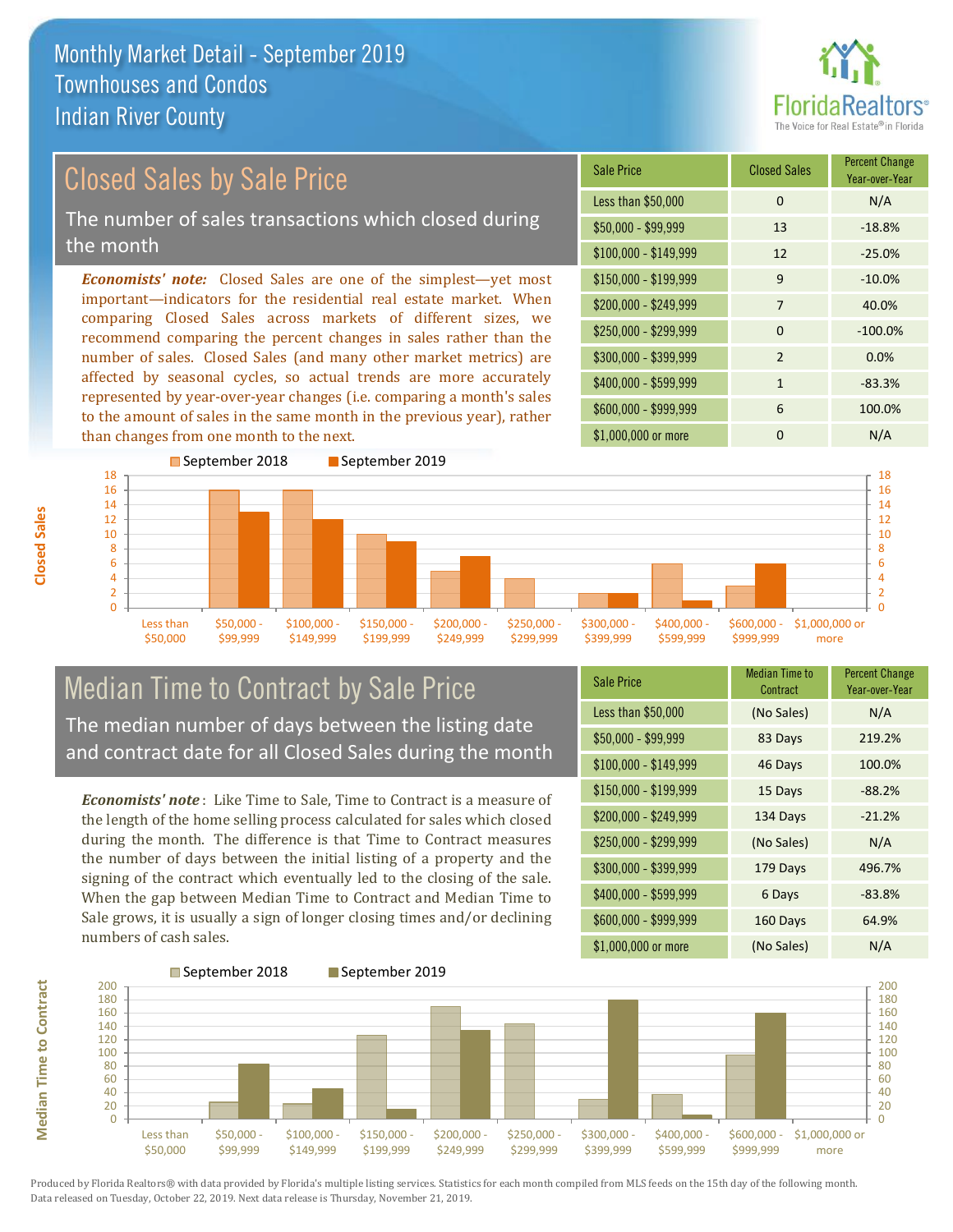

# New Listings by Initial Listing Price

The number of properties put onto the market during the month

*Economists' note:* New Listings tend to rise in delayed response to increasing prices, so they are often seen as a lagging indicator of market health. As prices rise, potential sellers raise their estimations of value—and in the most recent cycle, rising prices have freed up many potential sellers who were previously underwater on their mortgages. Note that in our calculations, we take care to not include properties that were recently taken off the market and quickly relisted, since these are not really *new* listings.

| <b>Initial Listing Price</b> | <b>New Listings</b> | <b>Percent Change</b><br>Year-over-Year |
|------------------------------|---------------------|-----------------------------------------|
| Less than \$50,000           | $\Omega$            | N/A                                     |
| $$50,000 - $99,999$          | 9                   | 12.5%                                   |
| $$100,000 - $149,999$        | 16                  | $-11.1%$                                |
| $$150,000 - $199,999$        | 16                  | 33.3%                                   |
| \$200,000 - \$249,999        | $\overline{4}$      | $-42.9%$                                |
| \$250,000 - \$299,999        | $\overline{4}$      | $-20.0%$                                |
| \$300,000 - \$399,999        | 4                   | $-20.0%$                                |
| \$400,000 - \$599,999        | 6                   | 200.0%                                  |
| \$600,000 - \$999,999        | $\mathcal{P}$       | $-77.8%$                                |
| \$1,000,000 or more          | 4                   | $-20.0%$                                |



#### Inventory by Current Listing Price The number of property listings active at the end of the month

*Economists' note* : There are a number of ways to define and calculate Inventory. Our method is to simply count the number of active listings on the last day of the month, and hold this number to compare with the same month the following year. Inventory rises when New Listings are outpacing the number of listings that go off-market (regardless of whether they actually sell). Likewise, it falls when New Listings aren't keeping up with the rate at which homes are going off-market.

| <b>Current Listing Price</b> | Inventory    | <b>Percent Change</b><br>Year-over-Year |
|------------------------------|--------------|-----------------------------------------|
| Less than \$50,000           | $\mathbf{1}$ | N/A                                     |
| $$50,000 - $99,999$          | 37           | $-9.8%$                                 |
| \$100,000 - \$149,999        | 62           | 47.6%                                   |
| $$150,000 - $199,999$        | 43           | 7.5%                                    |
| \$200,000 - \$249,999        | 22           | $-29.0%$                                |
| \$250,000 - \$299,999        | 37           | 15.6%                                   |
| \$300,000 - \$399,999        | 68           | 54.5%                                   |
| \$400,000 - \$599,999        | 57           | 14.0%                                   |
| \$600,000 - \$999,999        | 42           | $-10.6%$                                |
| \$1,000,000 or more          | 49           | 28.9%                                   |



Produced by Florida Realtors® with data provided by Florida's multiple listing services. Statistics for each month compiled from MLS feeds on the 15th day of the following month. Data released on Tuesday, October 22, 2019. Next data release is Thursday, November 21, 2019.

**Inventory**